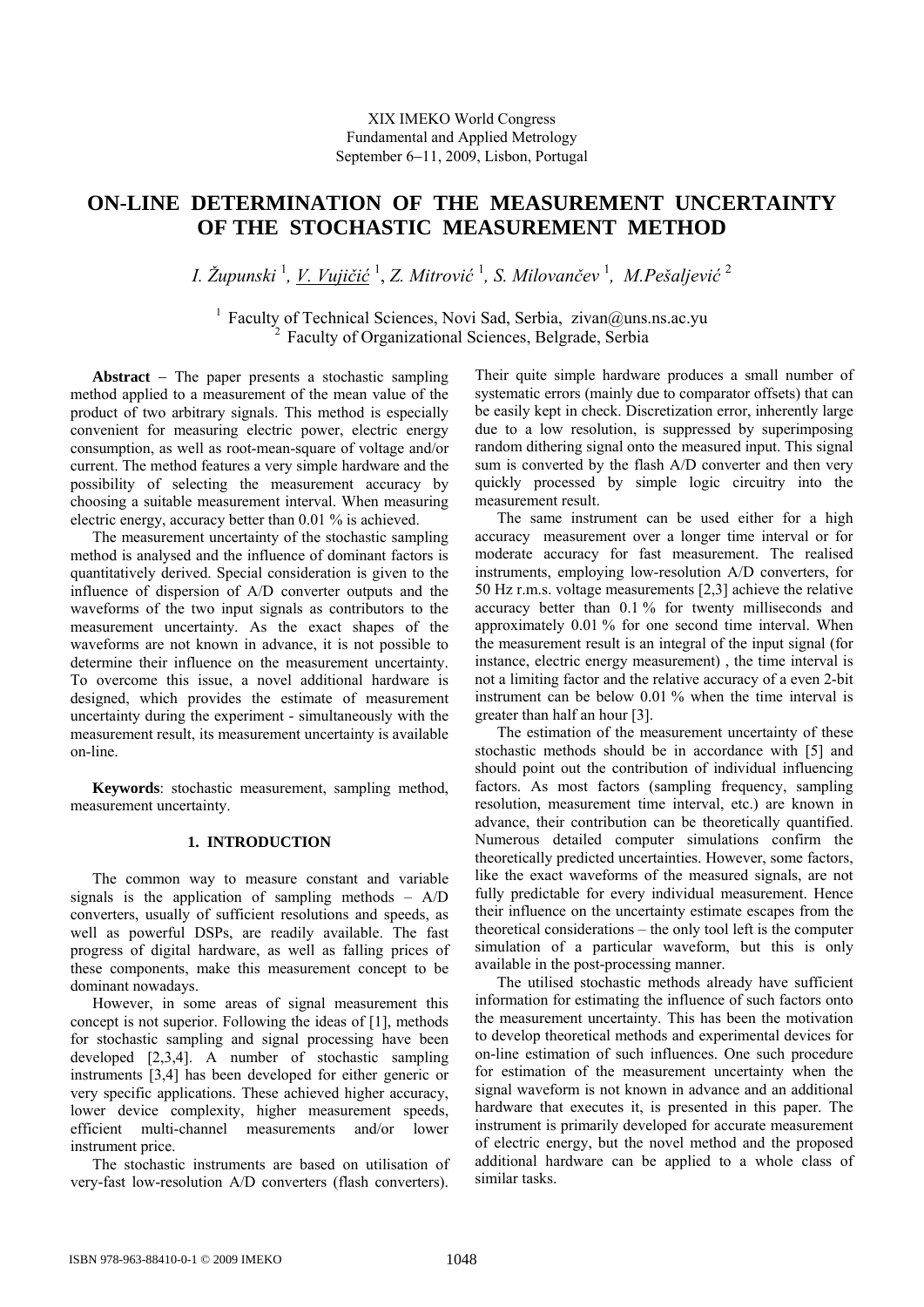#### **2. STOCHASTIC MEASUREMENT METHOD**

The block-diagram of one stochastic sampling twochannel instrument is shown in Fig. 1 [2,3]. The two input signals,  $y_1$  and  $y_2$ , which are arbitrary time-varying voltages, are brought to the two instrument inputs. Two random, uniform, uncorrelated dithers  $h_1$  and  $h_2$ , with probability density distributions  $p(h_1)$  and  $p(h_2)$ , are superimposed onto the two inputs. The DC voltage levels *g* and -*g* serve as threshold levels for comparators  $C_1$ ,  $C_2$ ,  $C_3$  and  $C_4$ . For proper operation, the following conditions must be satisfied:

$$
|y_i| \le 2g
$$
  
\n
$$
|h_i| \le g \qquad (i = 1, 2)
$$
  
\n
$$
p(h_i) = 1/2g \qquad (1)
$$

The level limiter (LL) blocks adjust the comparator outputs to digital TTL level. Comparators  $C_1$  and  $C_2$  with their LL blocks make up one A/D 2-bit flash converter with the resolution of  $\Delta = 2$  *g*. The conversion result is a 2-bit numerical variable  $\Psi_1$ , defined as  $\Psi_1 = b_{11} - b_{-11}$ , which can assume a value from the following set  $\{-1, 0, 1\}$ . In the same manner, comparators  $C_3$  and  $C_4$  and their LL blocks result is the numeric variable  $\Psi_2$ ,  $\Psi_2 = b_{12} - b_{-12}$ . make up the second flash A/D converter, whose output

is the stochastic variable  $\Psi$ ,  $\Psi = \Psi_1 \cdot \Psi_2$  which also Logic signals  $b_{11}$ ,  $b_{11}$ ,  $b_{12}$  and  $b_{12}$  are the inputs to the logic network made up of AND and OR circuits which acts as a hardware multiplier of variables  $\Psi_1$  and  $\Psi_2$ . The result assumes the value from the set  $\{-1, 0, 1\}$ . When the product is  $\Psi = 1$ , the counter is incremented; when  $\Psi = -1$ , the counter is decremented and when  $\Psi = 0$ , the counter state remains unchanged.

The average value measurement result,  $\overline{\Psi}$ , is [2]:

$$
\Delta^{2}\overline{\Psi} = \frac{\Delta^{2}}{N} \sum_{i=1}^{N} \Psi_{1}(i) \cdot \Psi_{2}(i) \approx \frac{1}{t_{2} - t_{1}} \int_{t_{1}}^{t_{2}} f_{1}(t) f_{2}(t) dt \quad (2)
$$

where  $\Psi_1(i)$  and  $\Psi_2(i)$  are the consecutive results of A/D conversions while *N* is the number of samples within the measurement interval  $(t_2 - t_1)$ .

In order to obtain a deeper insight into the measurement uncertainty, let us introduce the instantaneous error *e*, which is the difference between the sampled and the actual values of the product of the two signals:

$$
e = \Delta^2 \Psi - y_1 y_2 \tag{3}
$$

It can be shown that the two terms in (3) are statistically independent, hence the average value of the multiplier is:

$$
\Delta^2 \overline{\Psi} = \overline{y_1 y_2 + e} \tag{4}
$$

and the variance of  $\Psi$  is given as:

$$
\Delta^2 \sigma_{\Psi}^2 = \sigma_{y_1 y_2}^2 + \sigma_e^2 \tag{5}
$$

It can also be shown that the third central moment  $M_3$  of the measurement error *e* is limited, i.e.

$$
M_3 = \left| \overline{(e - \overline{e})^3} \right| \le K \tag{6}
$$

and hence both the Central limit theorem and the Theory of samples apply to the instantaneous error *e*. Consequently, the variance of its average value is:

$$
\sigma_e^2 = \frac{\sigma_e^2}{N} \tag{7}
$$

From (3) and (7), the variance of the average value of the measurement error *e* can be obtained as:

$$
\sigma_e^2 = \frac{\Delta^2 \sigma_{\Psi}^2 - \sigma_{y_1 y_2}^2}{N}
$$
  
=  $\frac{1}{N} \left\{ \frac{\Delta^2}{t_2 - t_1} \int_{t_1}^{t_2} |f_1(t) f_2(t)| dt - \frac{1}{t_2 - t_1} \int_{t_1}^{t_2} f_1^2(t) f_2^2(t) dt \right\}$  (8)



Fig. 1. Two-channel 2-bit stochastic sampling instrument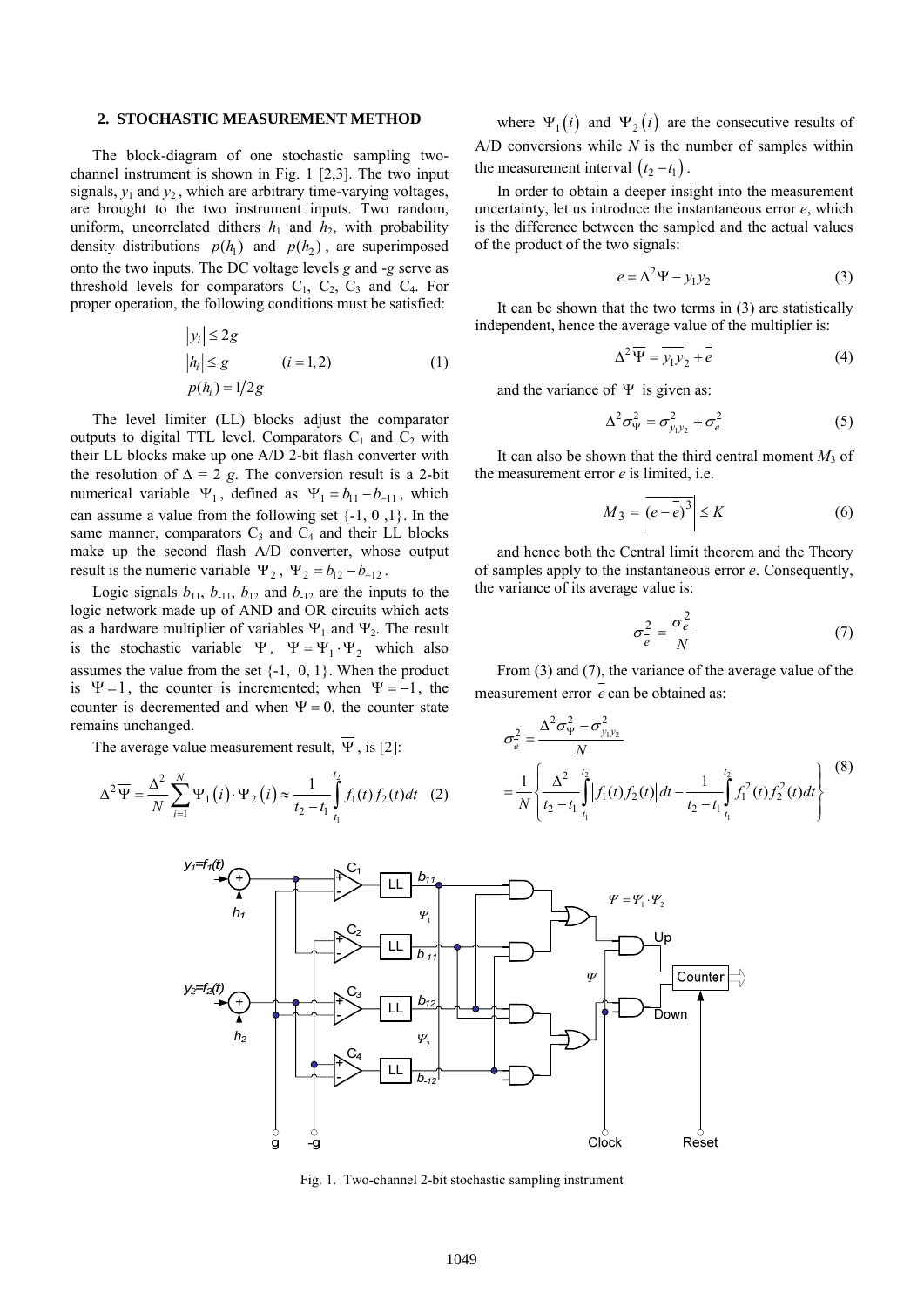To sum up, the mathematical expectation of *e* is zero (from  $(2)$  and  $(4)$ ), its variance is given by  $(8)$  and its probability density distribution is normal.

If the waveforms  $f_1(t)$  and  $f_2(t)$  are known, then the variance given by (8) can be exactly calculated. Then the standard measurement uncertainty, *u,* of type A, according to [5], defined as:

$$
u = \sigma_e^{\mathsf{I}} \tag{9}
$$

can be exactly calculated as well.

If the waveforms  $f_1(t)$  and  $f_2(t)$  are not known, the

variance (8) cannot be calculated. However, it can be shown that the measurement method carries sufficient information to enable experimental on-line determination of the variance.

This extended abstract analyses only the contribution of A/D conversion to the total measurement uncertainty, as it is the dominant factor.

#### **3. ON-LINE DETERMINATION OF MEASUREMENT UNCERTAINTY**

The continuous integration in (8) can substituted by a digital integration, hence (8) becomes:

$$
\sigma_e^2 \approx \frac{\Delta^4}{N} \sum_{i=1}^N \left| \Psi_1(i) \cdot \Psi_2(i) \right| - \frac{\Delta^4}{N} \sum_{i=1}^N \Psi_1^2(i) \cdot \Psi_2^2(i) \tag{10}
$$

If the two sums in (10) are denoted as  $I_1$  and  $I_2$ , the variance can be rewritten as:

$$
\sigma_e^2 = \frac{\Delta^4}{N} I_1 - \frac{\Delta^4}{N} I_2 \tag{11}
$$

To determine the standard deviation  $\sigma_{e}$  for the unknown waveforms of measured input signals,  $(11)$  can be utilised in a dedicated additional hardware. With the known parameters  $\Delta$  and *N*, it only remains to determine the sums  $I_1$  and  $I_2$ . For that purpose, circuits of Figs. 2 and 3, are proposed.



Fig. 2. The circuit for determination of  $I_1$  quantity

Combination of the basic instrument structure of Fig.1 with the additional circuits of Figs. 2 and 3, represents a major improvement when measuring unknown input waveforms. After taking  $N$  samples of voltages  $y_1$  and  $y_2$  in the time interval  $(t_1, t_2)$  the main result is the mean value of the two signal product – the ratio of the content of the counter of Fig.1 and the number of samples *N*. At the same time, the measurement uncertainty is obtained using the contents of the two counters of Figs. 2 and 3 and applying equation (11).

#### **4. INITIAL CASE STUDY**

The described stochastic sampling method can be utilised for measurement of two arbitrary signals. It is useful to start the analyses of achieved measurement uncertainties for well-known and commonly met in practice signals. This paper describes the stochastic method variant aimed for measurements of electric power and electric energy. Hence signals  $y_1$  and  $y_2$  represent the AC voltage and AC current, with amplitudes *V* and *I* , respectively, and the mean power is measured.

To illustrate the contribution of A/D conversion process to the measurement uncertainty, some operating conditions have to be defined. The prototype instrument has 2-bit flash A/D converters, operating at 160 kHz sampling frequency. It is assumed that both voltage and current signals are purely sinusoidal 50 Hz waves and they are in phase.

For the above conditions, the variance due to A/D conversion process is obtained from (8) as:

$$
\sigma_{\overline{e}}^2 = \frac{V^2 I^2}{8N} \tag{12}
$$

and its contribution to the relative standard measurement uncertainty is:

$$
u_r = \frac{\sigma_{\overline{e}}}{\overline{P}} = \frac{\sigma_{\overline{e}}}{VI/2} = \frac{1}{\sqrt{2N}}\tag{13}
$$

Equation (13) indicates that the measurement uncertainty due to A/D conversion process decays with the increase in the number of samples, i.e. with the increase of the measurement time interval and/or sampling frequency. The illustration of absolute values, for the above conditions, is given in Fig. 4, showing the relative measurement uncertainty *ur* as a function of measurement time interval. As an example, in order to achieve the relative (expanded) measurement uncertainty  $U = 0.01 \%$  ( $U = k \cdot u$  where the coverage factor of  $k = 2$  is chosen), a time interval of 1250 *s* is necessary. For one day of measurements, the  $U = 0.00012$  % is achieved.

It should be noted that measurement interval of few hours or few days are quite common in measurement of electric energy consumption.

The final version of the paper will present measurement uncertainty for typical cases of distorted voltages and/or currents, as well as for non-unity power factors.